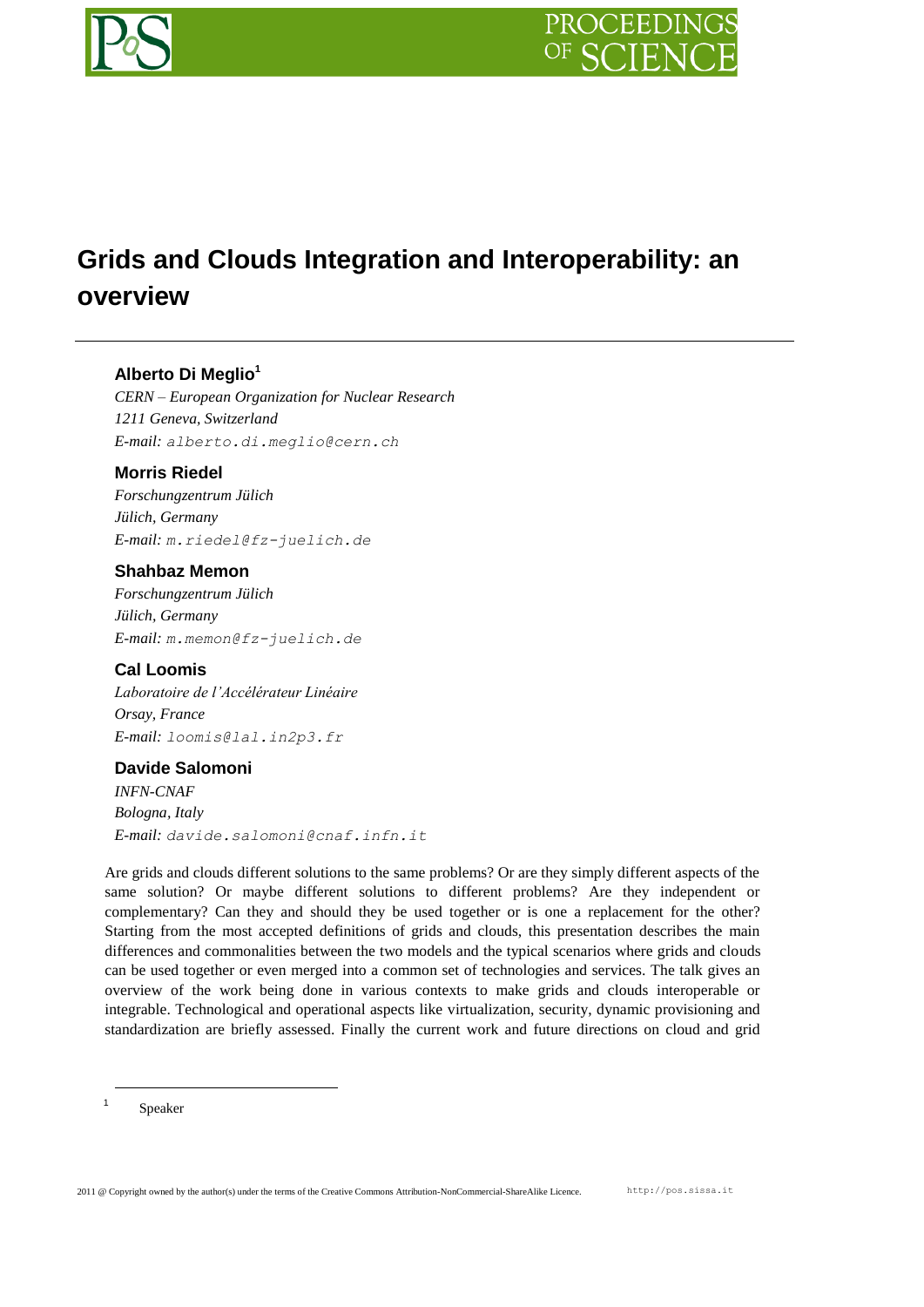



integration explored by a number of projects like EGI-InSPIRE, EMI and StratusLab in the context of European Research Infrastructures are introduced.

The International Symposium on Grids and Clouds and the Open Grid Forum Academia Sinica, Taipei, Taiwan March 19 - 25, 2011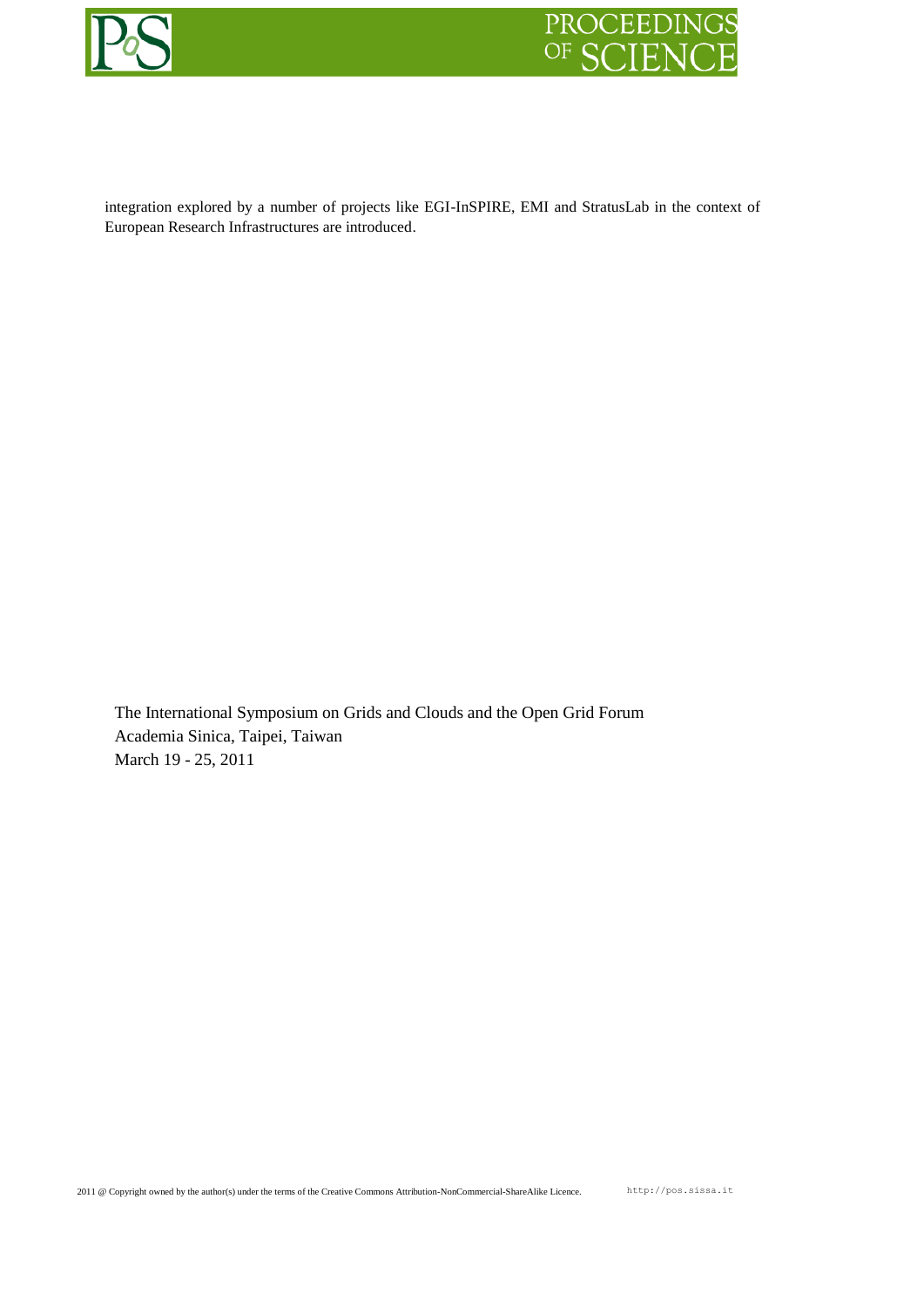#### **1. Introduction**

During the past decade, a number of important projects and initiatives have been run in Europe, the USA, Asia and other parts of the world to build collaborative infrastructures of shared resources to support intensive data analysis based on the concept of grid [\[1\].](#page-11-0) In Europe projects like the European Data Grid (EDG) [\[2\],](#page-11-1) the Enabling Grids for E-sciencE (EGEE) [\[3\]](#page-11-2) and the KnowARC [\[4\]](#page-11-3) projects have focused on High Throughput Computing, while DEISA and other projects have focused on integrating an infrastructure of High Performance Computing (HPC) resources to support large-scale computing simulations.

The provision of a European e-Infrastructure has been driven by the needs of user communities to access large scale computing and data analysis infrastructure to support their research needs as part of their pan-European research collaborations. Over the last decade, the European e-Infrastructure has benefited greatly from the growing maturity of the available open-source software solutions. Middleware consortia such as gLite, UNICORE, ARC and Globus, and specialised technology providers like dCache have developed new or improved existing solutions, in order to meet the needs of its user communities.

More recently the pressure on decreasing staffing costs, using green energy, enforcing economies of scale have promoted the consolidation of data centres and the wide-scale adoption of virtualisation in the commercial sector. The academic and research sectors are of course under similar constraints and look at new technologies with growing interest. Many campuses are encouraging the move of departmental or group level computing resources into central locations where they can be managed and supported by dedicated staff.

The trend is foreseen to continue over the next years, forcing a greater integration between existing production grid infrastructures and the ability to provision resources "on-demand" that characterises the emerging cloud models [\[5\].](#page-11-4) The use of virtualisation to deliver "Infrastructure as a Service" (IaaS), hosted environments to provide a "Platform as a Service" (PaaS) and hosted applications to access "Software as a Service" (SaaS) promise to facilitate access to the research infrastrustructure to growing numbers of researchers and lower the deployment and maintenance costs for resource and middleware providers.

### **2. Grid and Cloud Comparison**

In order to understand how grid and cloud can interoperate and at what level, it is necessary to understand what their commonalities and differecences are. Both grid and cloud are often referred to as "computing models" although this definition is not entirely correct and doesn"t take into account many of the more operational aspects of grid and cloud infrastructures. We need therefore to start with basic, but generally agreed definitions of grid and cloud and move from them to understand what their specific characteristics are, where they overlap and what distinguishes them.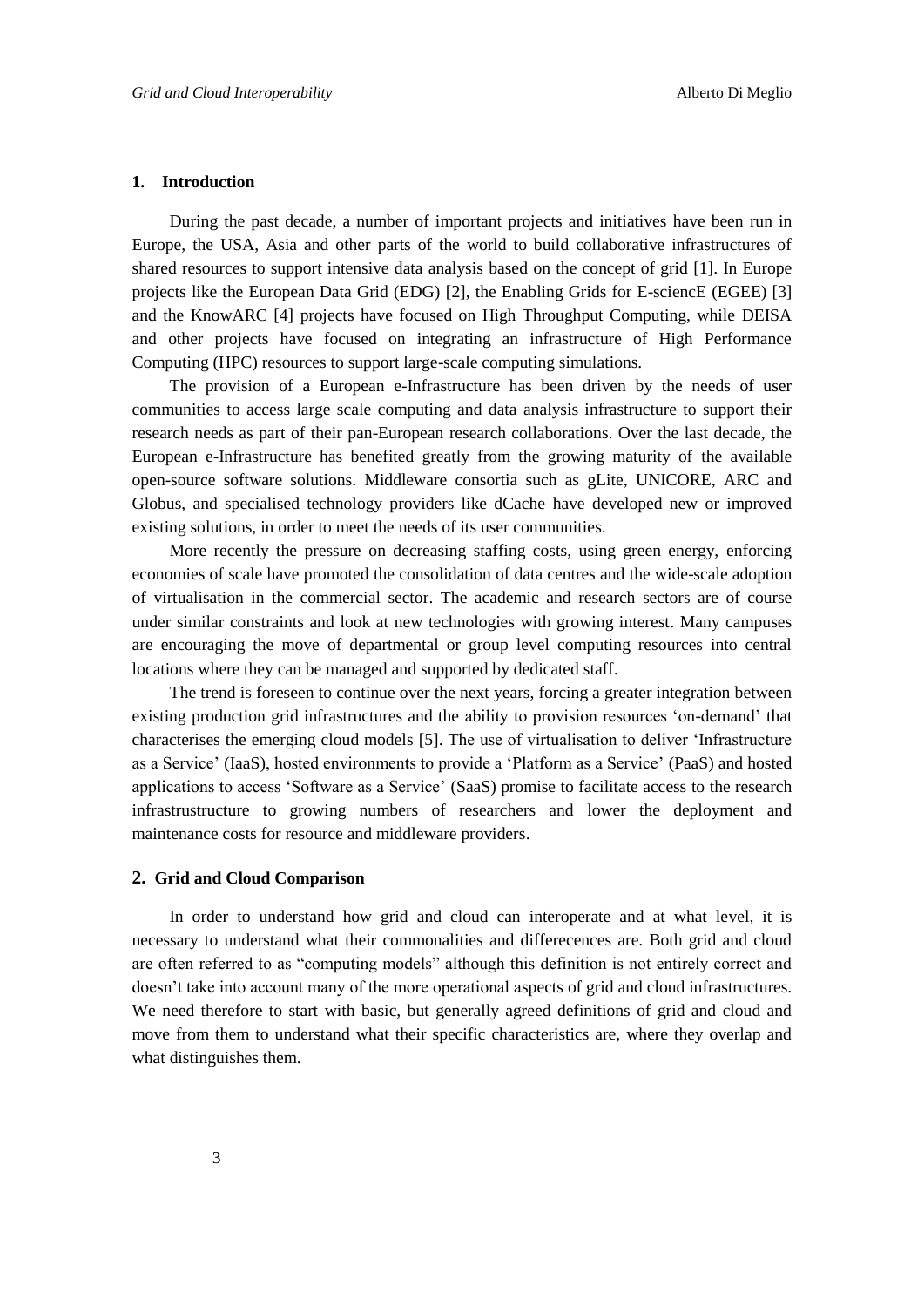#### **2.1 Definitions**

A comprehensive and generally agreed definition of grid can be found one an early short paper by Ian Foster, where a checklist is presented to determine whether a system is a Grid:

*"A Grid is a system that coordinates resources that are not subject to centralized control [...] using standard, open, general-purpose protocols and interfaces [...] to deliver nontrivial qualities of service" [\[6\]](#page-11-5)*

Although a similarly comprhensive and generally agreed definition of what cloud is currently more difficult to find, the definition given by  $NIST<sup>1</sup>$  was recently accepted as the one of the most complete at the recent CloudScape conference in Brussels in March  $2011^2$ :

*"Cloud computing is a model for enabling convenient, on-demand network access to a shared pool of configurable computing resources (e.g., networks, servers, storage, applications, and services) that can be rapidly provisioned and released with minimal management effort or service provider interaction" [\[7\]](#page-11-6)*

From the previous basic-principle definitions it is already possible to draw an important conclusion. A major difference between grid and cloud is essentially in the focus and scope. While grids focus on the coordination and federation of resources to provide a set of computing and data services to users, a cloud is essentially a resource provisioning model, which can be used by users to deploy and run their services. A second important conclusion is that there is no significant incompatibility between the definitions, which on the contrary hint at the fact that grid and cloud can be quite complementary if the former is seen as a service using (federated) resources and the latter as resources on which to provide a service. This implies of course that we primarily focus on the infrastructural aspects of cloud, what is generally referred to as IaaS (Infrastructure as a Service).

If we extend and go beyond the basic definitions of grid and cloud, of course more commonalities and differences can be found. A practical although not exhaustive list is show in [Table 1.](#page-4-0) The case for interoperability between grid and cloud rests mainly on the differences highlighted in the table and indeed provide reasons for considering synergies between the federative aspects of grid and the rapid provisioning aspects of cloud, which are at the very base of its attractive business model.

l

<sup>&</sup>lt;sup>1</sup> National Institute of Standards and Technology

<sup>&</sup>lt;sup>2</sup> http://www.sienainitiative.eu/StaticPage/Cloudscape.aspx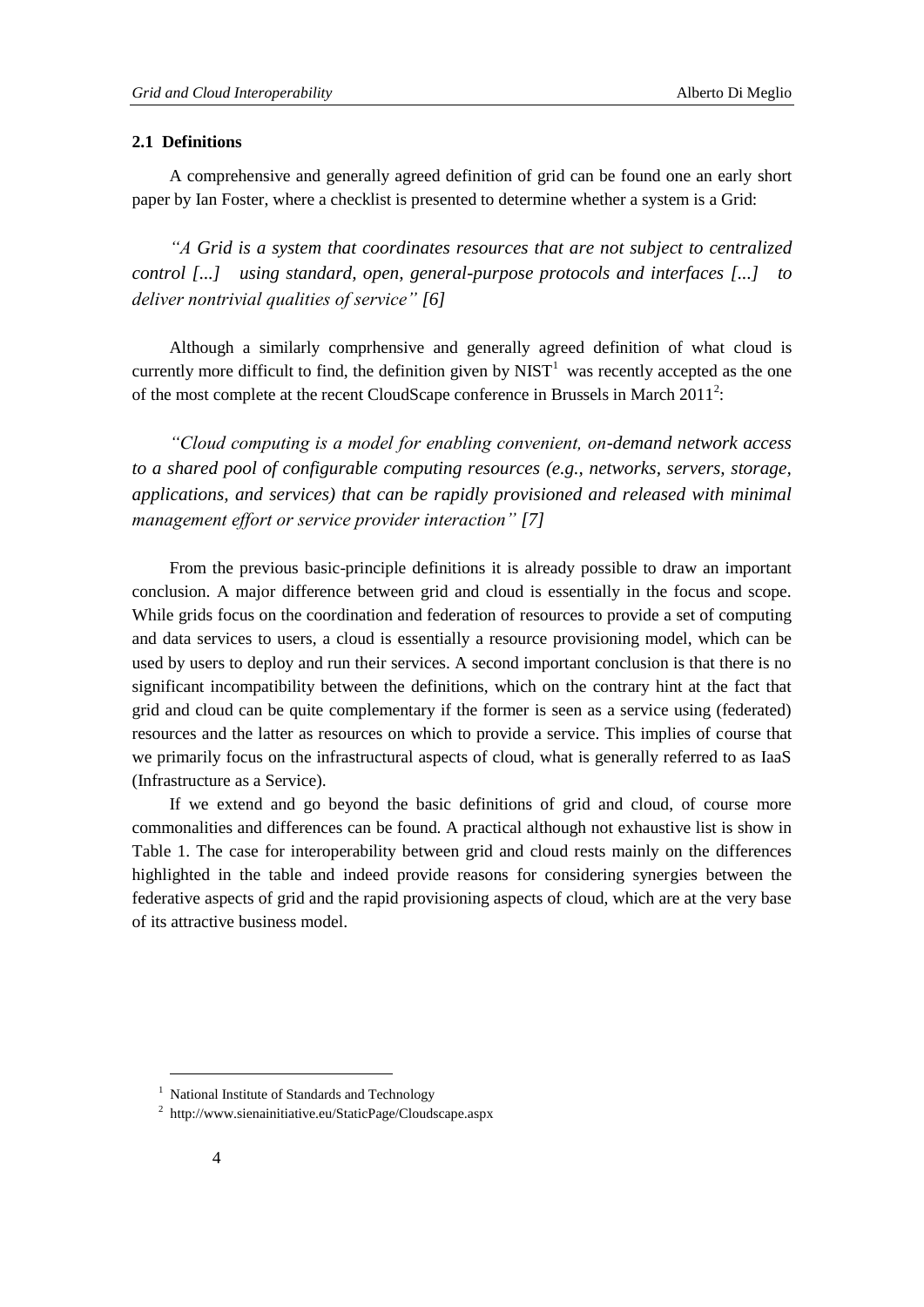|                                                                     | grid                         | cloud                                |
|---------------------------------------------------------------------|------------------------------|--------------------------------------|
| Users own resources                                                 | N <sub>o</sub>               | N <sub>o</sub>                       |
| Resources are in a known physical place                             | No                           | No                                   |
| Resources are used and discarded when not needed<br>anymore         | Yes                          | Yes                                  |
| API-based access                                                    | Yes                          | Yes                                  |
| Federation or coordination of resources across<br>different domains | Yes                          | No (not yet?)                        |
| Computational/storage abstraction                                   | Job/file                     | Machine/application/ser<br>vice/disk |
| Fast VM provisioning/de-provisioning (using<br>APIs)                | No                           | Yes                                  |
| Interactive                                                         | No                           | Yes                                  |
| Customized environment                                              | N <sub>o</sub>               | Yes                                  |
| Cost model                                                          | $Investment+$<br>maintenance | Pay-per-use                          |

*Table 1: Grid and cloud properties comparison:*

# <span id="page-4-0"></span>**3.The Use Case for Cloud and Grid Interoperability**

During  $2010$  six projects<sup>3</sup> were partially funded by the European Commission's 7th Framework Programme in the area of Distributed Computing Infrastructures. These projects cover different aspects of the research infrastructure service provision activities from resource management and operations to distributed computing, cloud and volunteer computing middleware. Their goal is to provide a pan-European production infrastructure built from federated distributed resources, ensure the continued support, maintenance and development of the middleware (gLite, ARC, UNICORE and Globus) that are in common use in Europe, explore how grid sites and different applications can be hosted sustainably in commercial, public, publicly procured and private "cloud computing" environments, and provide desktop resources to the European research community.

 $\overline{a}$ 

<sup>3</sup> EGI-InSPIRE, EMI, IGE, EDGI, StratusLab, VENUS-C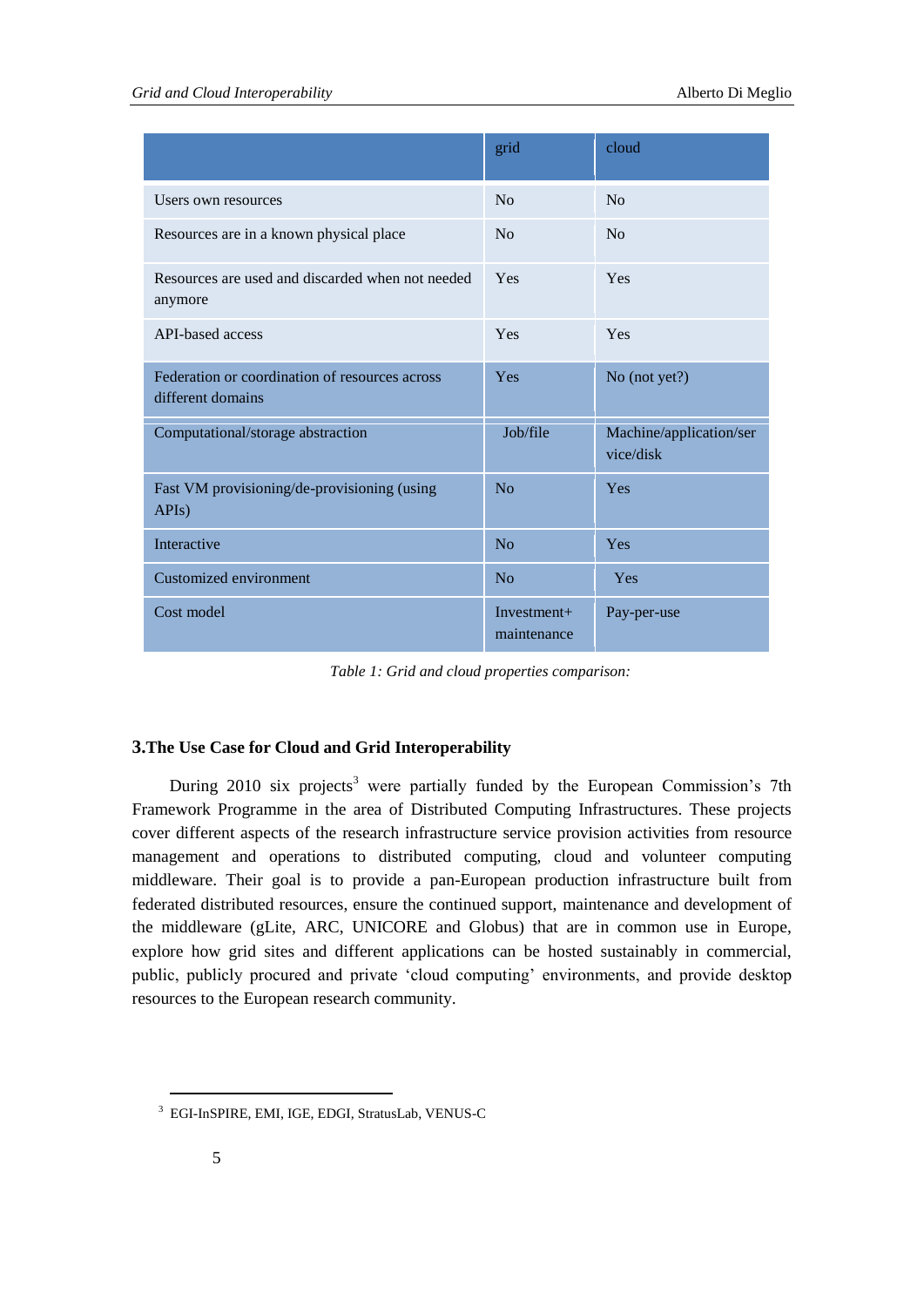

*Figure 1: The European DCI projects service provision architecture*

<span id="page-5-0"></span>The six projects have designed together a vision of how distributed computing services provision can evolve in the next 2 to 4 year to build on existing mature technologies and add emerging new resource provision models based on the recent cloud business approach. This vision has been presented in September 2010 during the 1st EGI Technical Forum in Amsterdam [\[8\].](#page-11-7) It foresees the capability of the European research infrastructures to provision resources "on-demand" to meet the needs of particular research collaboration by seamlessly integrating public resource providers alongside the academic resource providers offering virtualised compute resources.

The envisioned service provision architecture is depicted in [Figure 1](#page-5-0) and represents the main use case for the analysis of the grid and cloud interoperabilty scenarios.

#### **4. Implementation Scenarios**

Based on the defined use cases, four scenarios of increasing complexity have been investigated. One of the main criteria that have been considered is that the implementation of the scenarios should be possible without disrupting the infrastructure and the regular operations of site administrators and users. The four scenarios start therefore from the typical resource sharing architecture used by existing grid sites. The assumption is that the current resource sharing model is still a valid model for large scientific collaborations and that VO-based communities are still the default method of defining authorization and authentication policies, resource sharing policies, administrative responsibilities, and so on. The proposed scenarios are therefore practical attempts at integrating the grid model with technologies typical of the cloud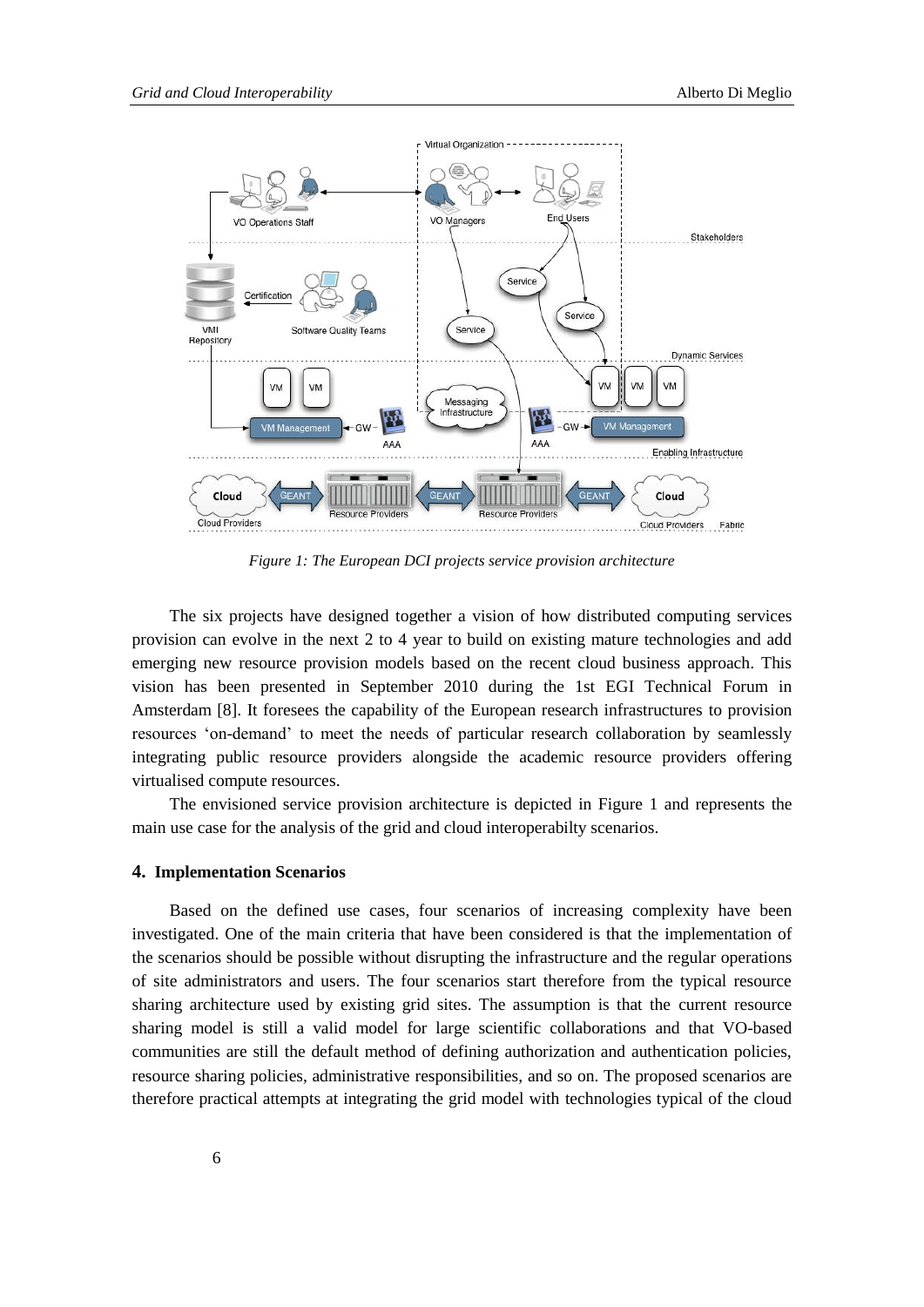model. The main goal is to understand how technologies like virtualization and dynamic service provision can be used to simplify the administration of grid sites and at the same time how consolidated grid technologies like the authorization and authentication infrastructure can be used to extend the standard cloud architectures.

#### **4.1 Scenario 1: Cloud resources behind grid services**

This scenario consists in the use of virtualized resources as worker nodes in a standard grid infrastructure. The worker nodes are instantiated as needed by a virtualization manager (VM) that is seen by the Compute Elements (CEs) as a standard LRMS (Local Resource Management System). This is a scenario that in one form or another is already tested by many sites. The Infrastructure part is relatively simple to implement and requires very little modifications on the grid services with the possible exception of the adaption of the CEs to see the VMs as an (LRMS). The deployment is transparent for existing grid users and the impact on site administrators is limited to the need of deploying a VM in addition the the exisitg LRMS. Standardization plays a limited role in this scenario, since it concerns the interface betwenn CEs and VMs, where a standard API would allow to separate CE and VM implementations.



*Figure 2: Cloud resources behind grid services*

#### **4.2 Scenario 2: Shared grid and cloud access**

In this scenario part of the local resources are directly exposed to users via typical cloud interfaces. Access to grid services is unchanged, but users get access to local private clouds or to remote private clouds. Remote access can be based on existing Virtual Organization principles and make use of existing Authentication, Authorization and Accounting (AAA) technology already extensively used by grid services, like VOMS [9], Argus [10] or APEL [11]. The Infrastructure part is relatively simple to implement, but the access model requires extension of existing grid authentication and authorization policies and technologies, accounting and brokering mechanisms to the cloud systems.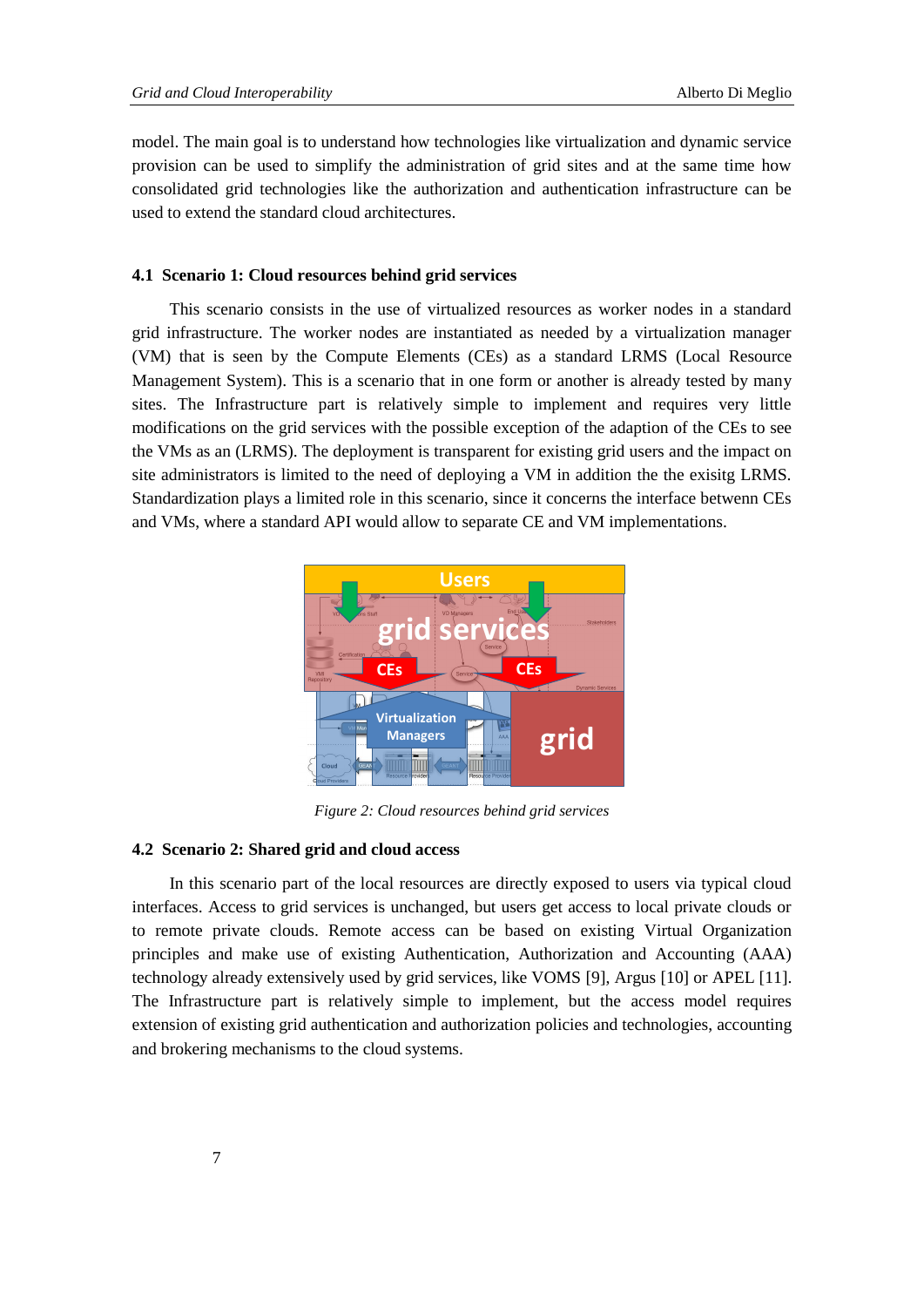

*Figure 3: Shared grid and cloud access*

Very little modifications on the grid services is necessary (the same as in Scenario 1). Standardization plays an important role in in the AAA services and in the Data Access services in case data sharing between the grid and the cloud services required. This can be done via mounted file systems on the virtualized nodes or via one or more of the existing and proposed data standards like SRM or CDMI. In the first case the mounted file systems would expose the same data to different nodes using a standard POSIX file system. In the second case the implementation of SRM or CDMI in existing grid and cloud data management service would allow transparent access to data irrespective of whether the requests come from traditional grid worker nodes and clients or on-demand virtual appliances instantiated by the users.

#### **4.3 Scenario 3: Shared access with dynamic brokering**

In this scenario the cloud brokering mechanism becomes part of the infrastructure services and its transparent to cloud users. Resource allocation is performed locally whenever possible, but resources are dynamically provisioned form collaborating private clouds or commercial public clouds as necessary to compensate for peak requests. The infrastructure part of this scenario is more complex to implement than previous cases. The access model requires extensions to the cloud virtualization managers of the authentication and authorization policies and technologies and of the accounting and brokering mechanisms already used in the grid. In addition potentially complex accouting and billing systems have to be put in place to interact with commercial public providers. Very few modifications are needed to the grid services as before. Most of the effort concerns site admins, who have to set up and manage the private and public cloud access services. In this scenario standardization also plays an important role. The implementation of common authentication, authorization and accounting methods in the Data Access services is necessary to enable data sharing between the grid and the cloud services. However, an additional complexity in this scenario is due to the need to interact with commercial cloud data service, which may not adhere to open standards. This scenario exploits the full benefits of using a cloud IaaS together with standard grid services and allows users to use custom execution environments, persistent and shared storage spaces, commercial cloud storage systems.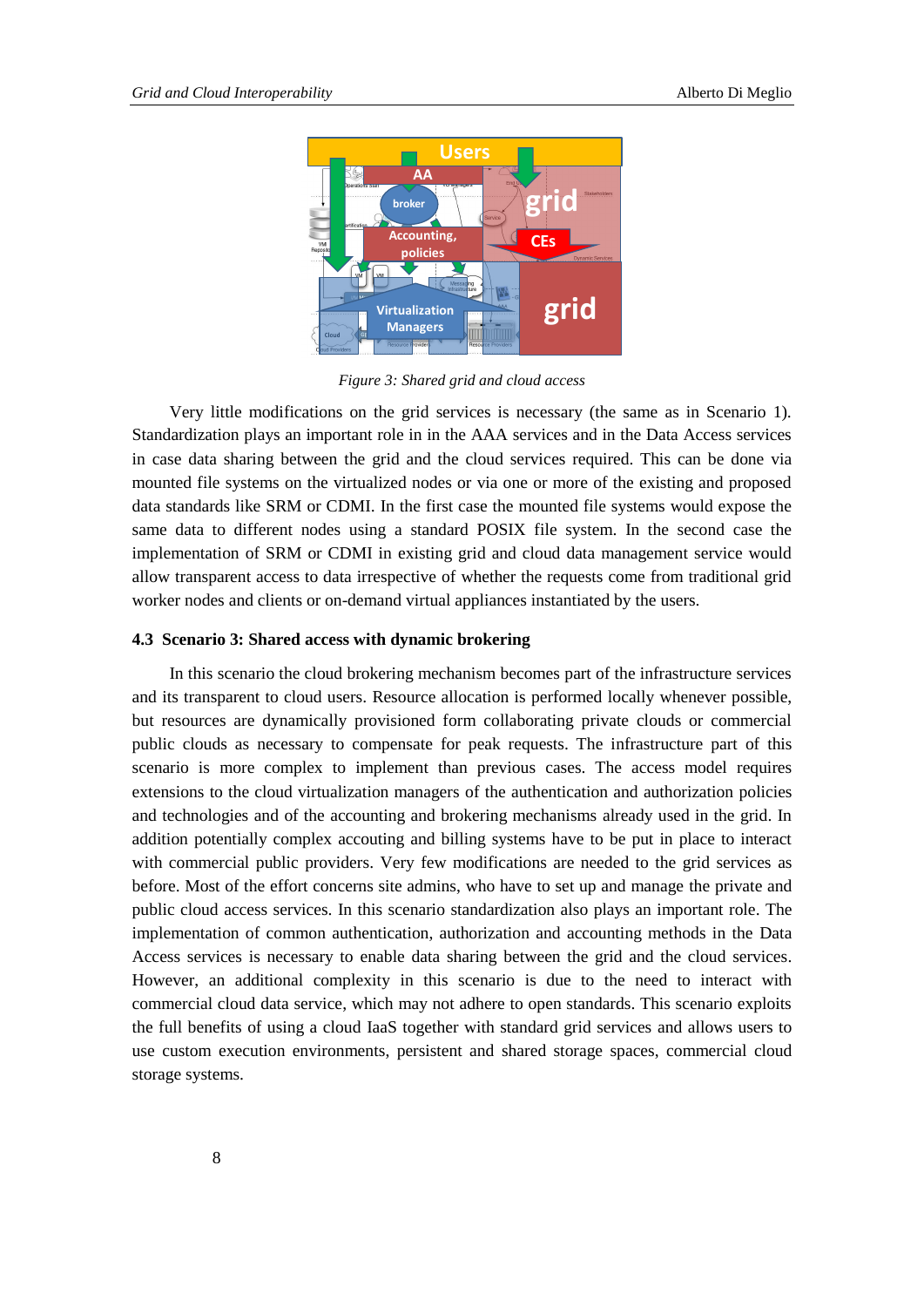

*Figure 4: Shared access with dynamic brokering*

#### **4.4 Scenario 4: Dynamic grid services**

In the previous scenarios grid and cloud interoperate at a very thin level, but are essentially separate infrastructures with data sharing needs. However, the full potential of cloud can be exploited by realizing that grid services are indeed just services that can be provisioned according to the standard cloud approach. This model is based on the assumption that grid services are specialized services needed by specific communities, but do not differ from a "business" point of view from other services required by other communities and provisioned using the dynamic capabilities of clouds in their PaaS or SaaS declinations. The grid services, or suitable subsets of the current grid services, can therefore be instantiated on demand using prepackaged appliances or by deploying and configuring the services on base virtual machines according to specific user communities requirements and then disposed of when not needed anymore.



*Figure 5: Dynamic grid services*

The infrastructure and and the service deployment aspects of this scenario are of course more complex to implement and, although the AAA requirements do not differ from those in scenario 2 or 3, potentially non-trivial modifications to grid services must be foreseen to make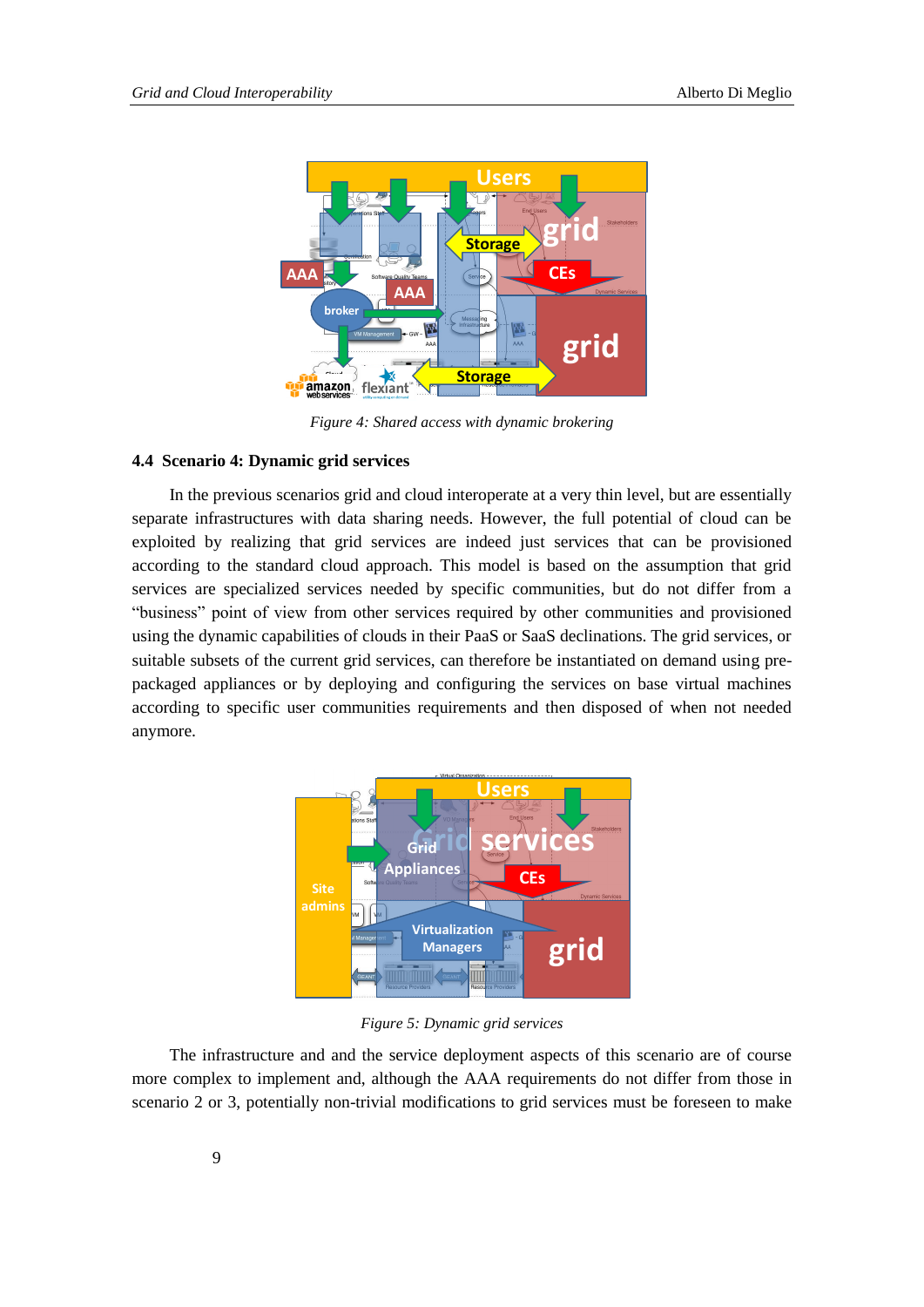them run as dynamically instantiated appliances or dynamically deployed and configured services. Grid access is still transparent for users, but self-consistent or self-contained grids are potentially easier to set up for site administrators or virtual organization managers. Standardization plays an additional important role in service discovery and registration, dynamic configuration and information systems.

### **5. Project and Activities**

The definition, analysis and investigation of the four scenarios described above has been done in collaboration by EMI, StratusLab and WNoDes in the context of the DCI Roadmap implementation coordinated by EGI. In this section the project and activities are briefly described.

#### **5.1 EGI**

The European Grid Infrastructure  $(EGI)^4$  is a federation of over 40 national resource providers that together provide resources within Europe for over 13,000 users and their international collaborators. Over the last decade a production quality infrastructure has been established that provides secure access to federated computational and storage resources. Many of the current users and potential new users of this infrastructure are interested in having "cloudlike' interfaces that will enable them to have greater control over the configuration of these resources and more flexibility in the software environments they deploy to support their work.

EGI.eu coordinates the resources across Europe on behalf of its stakeholders through the support of the EGI-InSPIRE project and is consulting with users and resource providers as to the cloud capabilities required by the user communities that the resource providers are able to deliver through the available technologies. As a result of this consultation a roadmap will be developed based on the technologies coming from outside the project identifying the policy, technical and operational work needed to fully integrate these new resource types into the production infrastructure. The scenarios described in this paper represent an input into this road mapping process.

#### **5.2 EMI**

l

The European Middlware Initiative  $(EMI)^5$  is a collaboration among the four major European providers of distributed computing middleware for reasearch infrastructures, ARC, dCache, gLite and UNICORE. The main goals of EMI are to reduce the current complexity of deploying and operating grid infrastructures, make the middleware more standard and accessible and fully adopt well established open source policies for packaging, release, distribution and support. At the same time EMI focuses on advancing the middleware functionalities to support the computing and data manegement requirements of growing scientific communities.

<sup>4</sup> European Grid Infrastructure (EGI): [http://www.egi.eu](http://www.egi.eu/)

<sup>5</sup> European Middleware Initiative (EMI): [http://www.eu-emi.eu](http://www.eu-emi.eu/)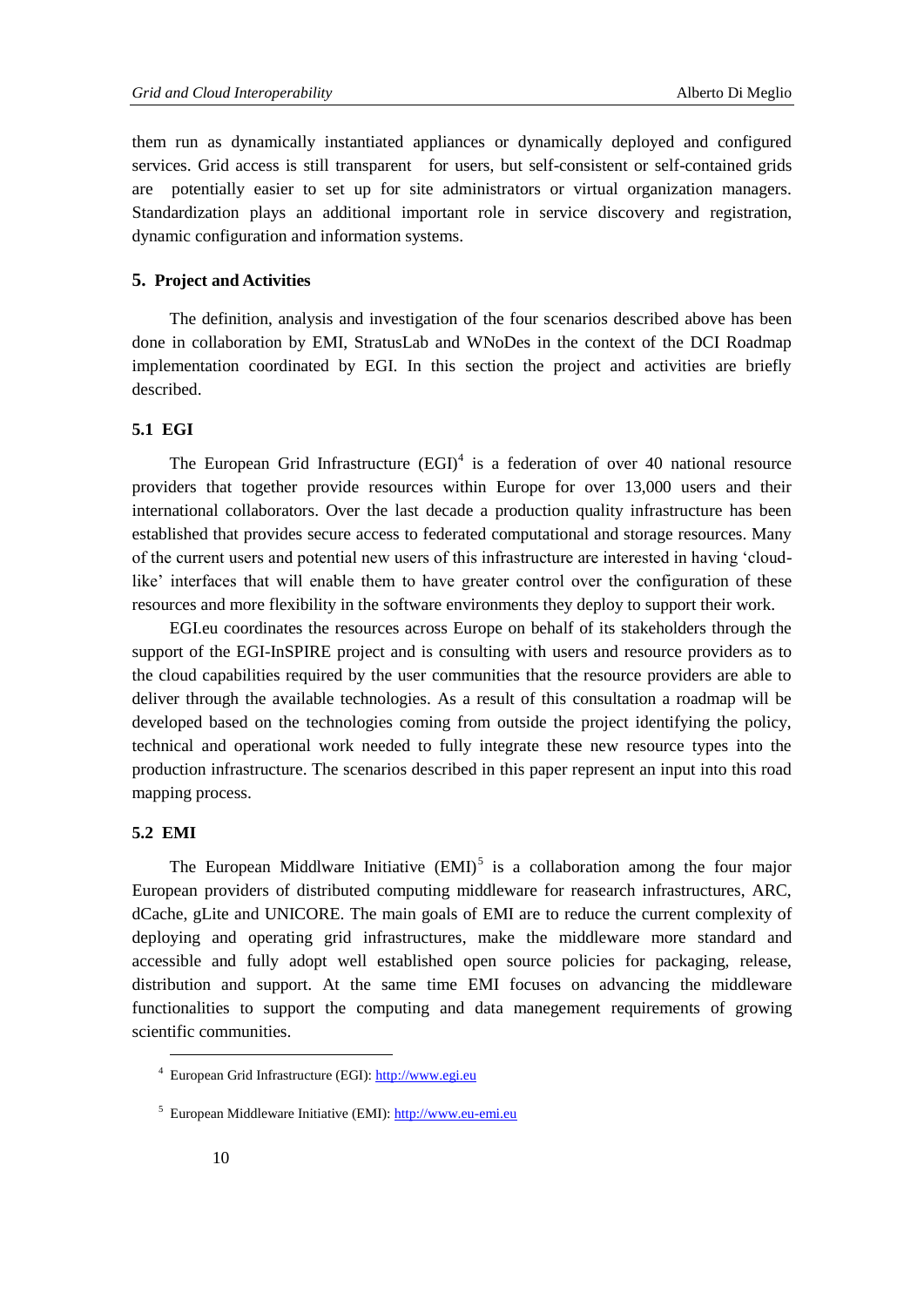One of the critical requirements is to enable the grid services to address the emergence of on-demand computing, dynamic runtime environments, and a deployment over different types of virtual infrastructures. Within EMI, a Virtualization and Cloud Computing task force has been set up to investigate the possible options to operate grid services deployed over cloud computing infrastructures.

#### **5.3 StratusLab**

StratusLab $<sup>6</sup>$  is developing a complete, open-source cloud distribution that allows grid and</sup> non-grid resource centres to offer and to exploit an "Infrastructure as a Service" (IaaS) cloud. It is particularly focused on enhancing distributed computing infrastructures such as the European Grid Infrastructure (EGI).

By deploying and operating a production grid site for EGI on top of a StratusLab cloud, the project has demonstrated that its distribution and cloud technologies in general are sufficiently mature for use on production e-infrastructures. Feedback on operating grid services over a cloud will be used to improve the cloud distribution and to understand better how grid and cloud technologies can be brought together.

#### **5.4 WNoDeS**

The WNoDeS (Worker Nodes on Demand Service) $^7$  is a software framework created by INFN to uniformly create, manage and access virtualized resources. WNoDeS is specifically targeted at Grid/Cloud integration and provides interfaces for Grid, Cloud and local access to a common set of compute and storage resources; these may be accessed through direct invocation of middleware services like European Middleware Iniziative"s gLite Job Management products, Cloud APIs like the Open Cloud Computing Interface<sup>8</sup>, direct job submissions by local users, of via or a Web portal. WNoDeS has been written with scalability in mind and with the explicit purpose to be deployed into large data centers, where it fully and transparently integrates with existing scheduling and access policies. WNoDeS is in production since November 2009 at the INFN Tier-1 National Computing Center in Bologna, where it currently manages about 2000 dynamically created Virtual Machines, serving 20 international scientific collaborations.

### **6. Conclusions**

l

Grid and cloud can be successfully integrated to provide even greater functionality and accessibilty to researchers in Europe and elsewhere. Clear definitions of what aspects of cloud can be beneficial to grid and a specific focus on practical use cases are important to deliver value to existing users in reasonably short times.

A number of possible models have been explored and presented. Some of them are technically feasible today, but have to be implemented and deployed step by step with the goal

<sup>&</sup>lt;sup>6</sup> StratusLab[: http://stratuslab.eu](http://stratuslab.eu/)

<sup>7</sup> WNoDeS[: http://web.infn.it/wnodes](http://web.infn.it/wnodes)

<sup>8</sup> Open Cloud Computing Interface (OCCI): [http://occi-wg.org](http://occi-wg.org/)